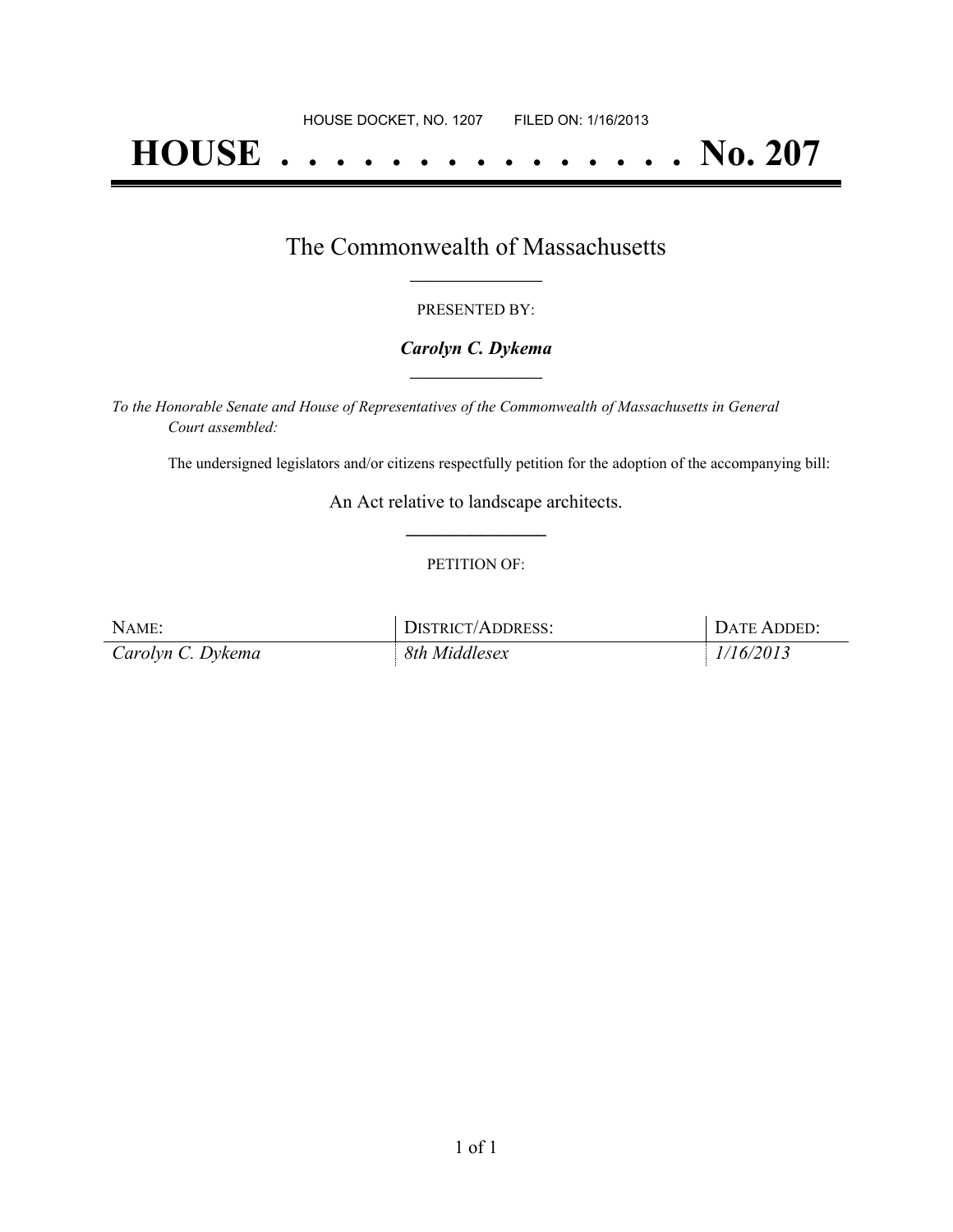## **HOUSE . . . . . . . . . . . . . . . No. 207**

By Ms. Dykema of Holliston, a petition (accompanied by bill, House, No. 207) of Carolyn C. Dykema relative to regulating landscape architects. Consumer Protection and Professional Licensure.

### [SIMILAR MATTER FILED IN PREVIOUS SESSION SEE HOUSE, NO. *3266* OF 2011-2012.]

## The Commonwealth of Massachusetts

**\_\_\_\_\_\_\_\_\_\_\_\_\_\_\_ In the Year Two Thousand Thirteen \_\_\_\_\_\_\_\_\_\_\_\_\_\_\_**

An Act relative to landscape architects.

Be it enacted by the Senate and House of Representatives in General Court assembled, and by the authority *of the same, as follows:*

1 SECTION 1. Section 98 of chapter 112 of the General Laws, as appearing in the 2008 2 Official Edition, is hereby amended by striking out, in line 4, the word "him" and inserting in 3 place thereof the following word:- them .

4 SECTION 2. Said section 98 of said chapter, as so appearing, is hereby further amended 5 by striking out, in line 24, the word "his", and inserting in place thereof the following word:- 6 their .

7 SECTION 3. Chapter 112 of the General Laws is hereby further amended by striking out 8 section 99, as appearing in the 2008 Official Edition, and inserting in place thereof the following 9 section: -

 Section 99. No person shall practice or offer to practice as a landscape architect in the commonwealth, unless such person shall have secured from the board a certificate of registration as a landscape architect. No person shall represent themselves to be a landscape architect or use the title landscape architect in the commonwealth on any sign, title, card, or other device to indicate such person is a landscape architect, unless such person shall have secured from the board a certificate of registration as a landscape architect. Every holder of a certificate of such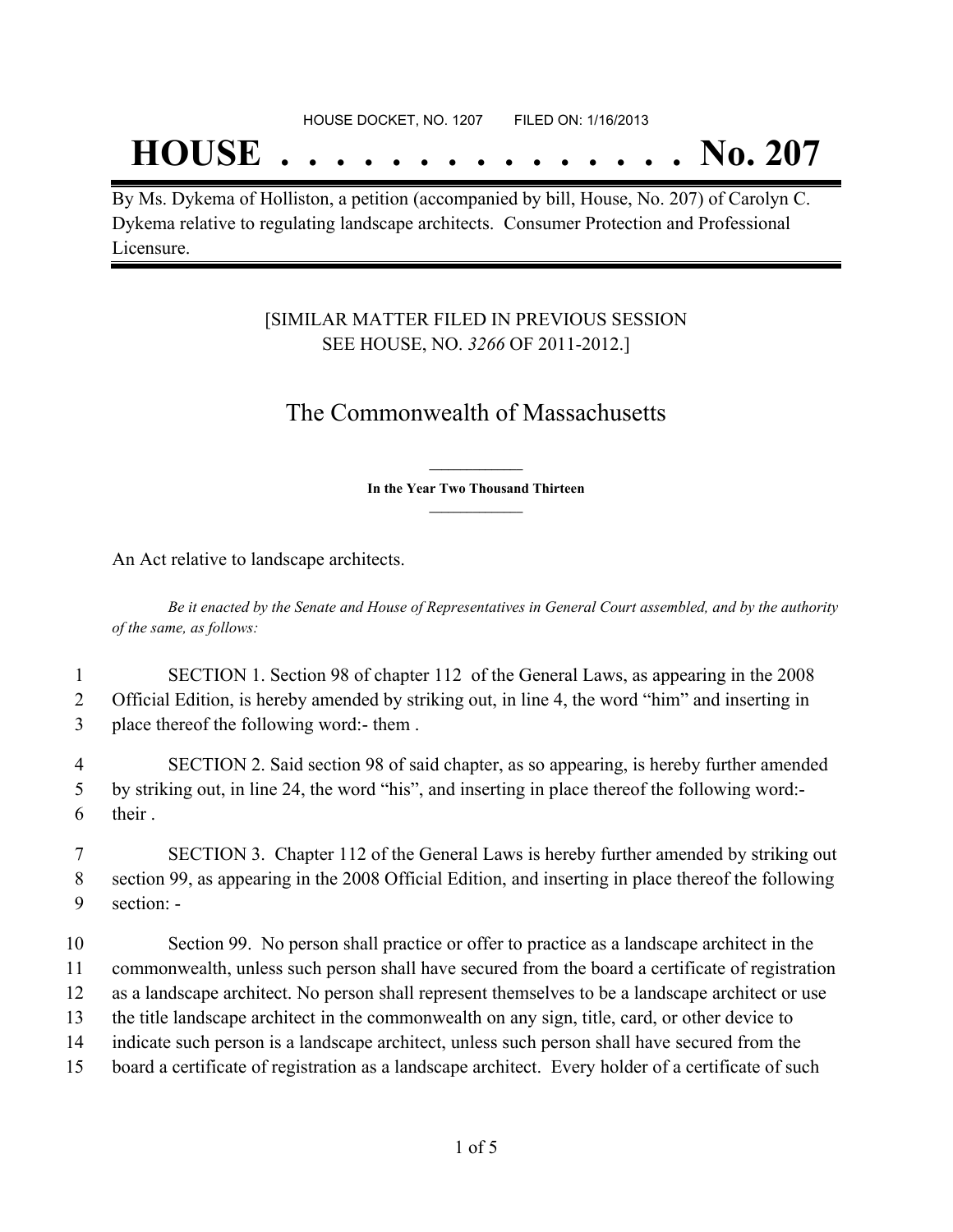- registration shall display it in a conspicuous place in their principal office or place of
- employment within the commonwealth.

 The following persons and activities are exempted from the provisions of this chapter: any architect registered under chapter 112, and any professional engineer registered under section 45 of chapter 13.

 Nothing in this chapter shall prevent a vendor of goods, services or materials, including, but not limited, to irrigation designers, irrigation auditors, horticulturists, arborists, nursery staff, gardeners, landscape gardeners, landscape preservationists, wetlands scientists, environmental consultants, stone masons, and general or landscape contractors, from providing drawings or graphic diagrams necessary for the proper layout of their goods or materials or as normally included as part of their services, and nothing in this chapter shall prevent a landscape designer from engaging in, for a fee, the design of outdoor spaces utilizing plants, grade alterations, soils, soil amendments, paving, drainage solutions, building materials, or other utilities and amenities normally included as a part of their work, or shall prevent them from arranging for installation of same.

 Nothing in this chapter shall be construed as in any manner to prohibit a person from making plans, drawings, or specifications for the personal use and enjoyment of any property which they own. Nothing in this chapter shall prevent the improvement by any person of land in agriculture.

 Notwithstanding the provisions of this section, no person exempted under this section or any person engaged in activities exempted under this section shall use the title "landscape architect" unless such person complies with the provisions of this chapter.

- SECTION 4. Section 100 of said chapter 112, as so appearing, is hereby amended by striking out the second and third sentences and inserting in place thereof the following 2 sentences:- All plans, specifications and reports prepared by a registered landscape architect or prepared under their supervision, shall be stamped with the impression of such seal. A registered landscape architect shall impress their seal on any plans, specifications or reports only if their certificate of registration is in full force and if they were the author of such plans, specifications and reports or in responsible supervision of their preparation.
- SECTION 5. Section 101 of said chapter, as so appearing, is hereby amended by striking out, in clause (a), the words "he is at least twenty-three years of age and" and inserting in place 47 thereof the following words:- the applicant is .

 SECTION 6. Said section 101 of said chapter, as so appearing, is hereby further amended by striking out clause (b) and inserting in place thereof the following clause:-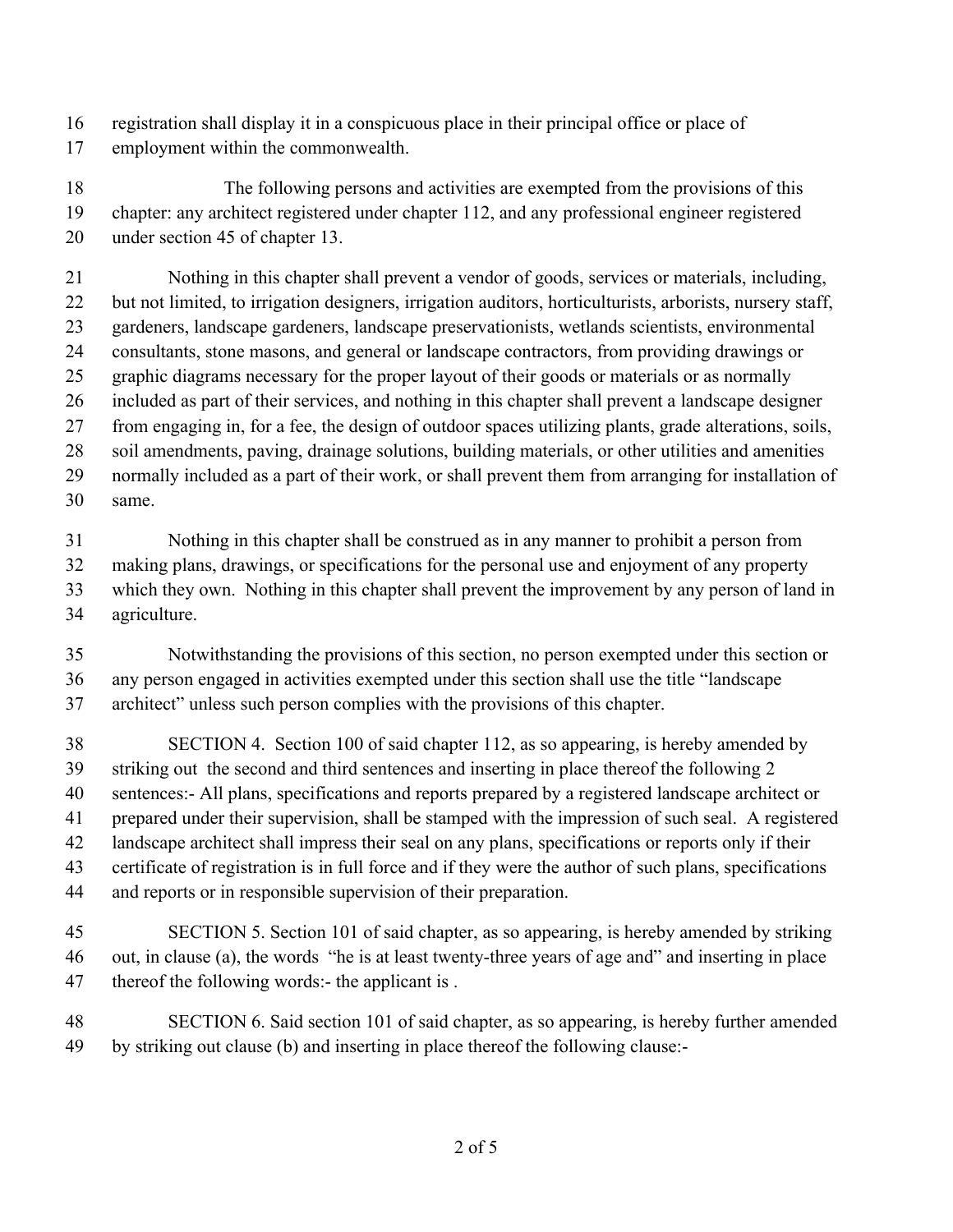(b) the applicant is a citizen of the United States or has legally declared their intention of so becoming, or the applicant has a current visa issued by the Federal Bureau of Citizenship and Immigration Services;

 SECTION 7. Clause (c) of said section 101 of said chapter, as so appearing, is hereby amended

by striking out the first sentence and inserting in place thereof the following sentence:-

- the applicant has completed the course of study and been graduated from a college or school of
- landscape architecture approved by the board and the applicant has had 2 years of practical
- experience in landscape architectural work of a grade and character satisfactory to the board.

 SECTION 8. Section 102 of said chapter, as so appearing, is hereby amended by striking out the third sentence and inserting in place thereof the following sentence:- Except as hereinafter provided, every applicant for registration as a landscape architect shall be required, in addition to all other requirements, to establish, by written examination, their competency to plan, design, specify and supervise the installation of landscape projects.

 SECTION 9. Said section 102 of said chapter, as so appearing, is hereby further amended by adding the following paragraph:-

 All persons holding a certificate of registration as a landscape architect in the commonwealth shall participate in a mandatory continuing education program, to be overseen and managed by the board or by a subcommittee designated by said board in accordance with the following:

 (a) all persons holding a certificate of registration as a landscape architect in the commonwealth under this chapter shall apply to the board for renewal of their certificate on or before the anniversary of the date of birth of the holder of said certificate next occurring more than 36 months after the date of issuance of the license and every 3 years thereafter. An application for renewal of license shall be approved for those applicants who provide evidence of successful completion of at least 36 contact hours triennially of continuing education for licensed landscape architects as approved by the board, and provide evidence of compliance with such other requirements or equivalent requirements as approved by the board. One contact hour shall be considered equal to 50 minutes of instruction. At least 12 contact hours must be earned by attendance of a live presentation. Holders of said certificates shall not be permitted to carry over continuing education from one triennial period to the next;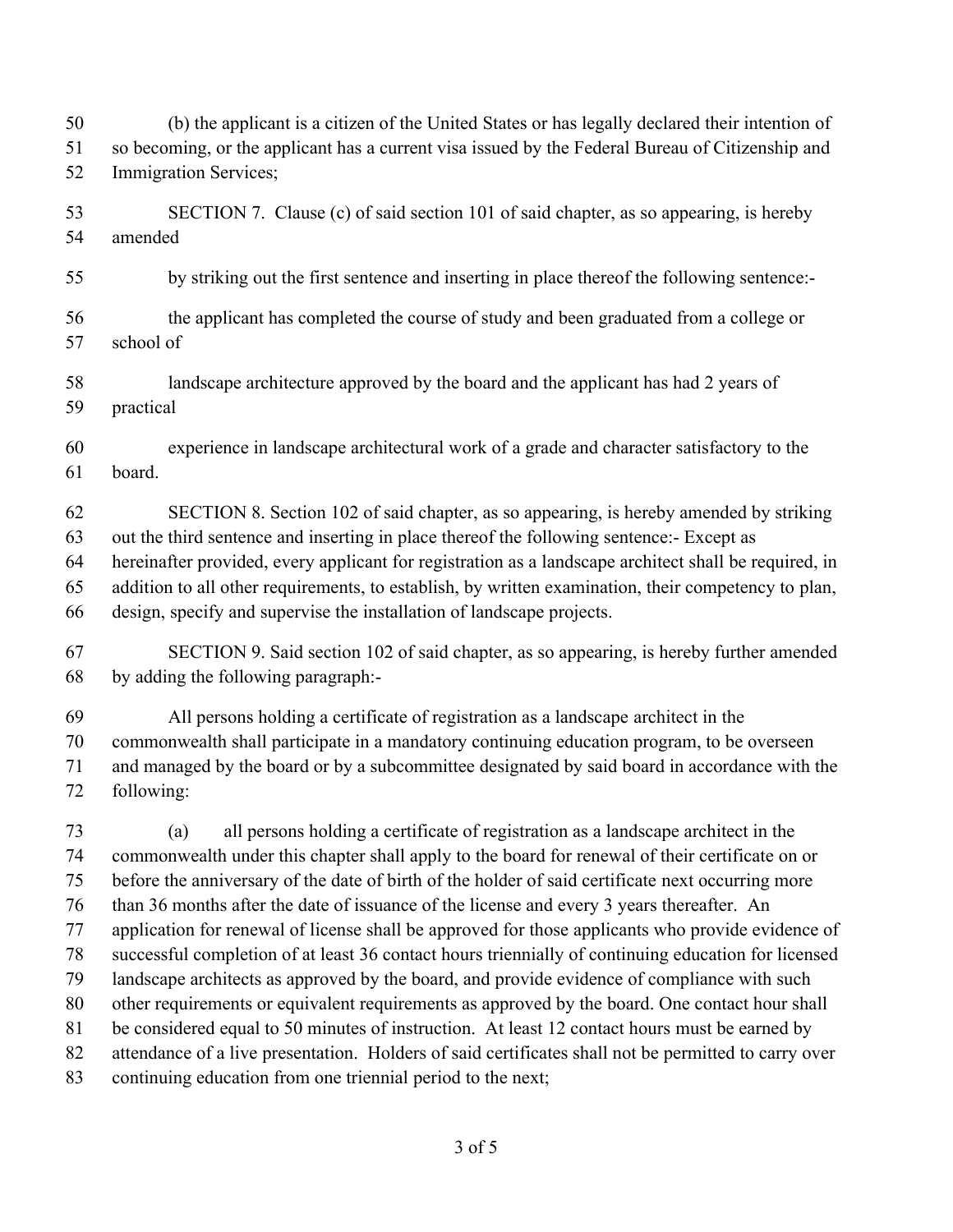(b) the board may draft regulations to determine the value in contact hours of various activities as shall qualify for credit as continuing education;

 (c) acceptable activities for consideration by the board for eligibility for credit as contact hours for continuing education for the purpose of renewal of certification of registration as a landscape architect in the commonwealth may include those that increase the landscape architect's knowledge and understanding of technical subjects and contribute directly to the improvement of the landscape architect's professional knowledge and competence to practice landscape architecture; Such subjects include, but are not limited to: legal issues that influence the design of land areas, the construction of land areas or that influence any construction that impacts land areas; administrative and professional topics that pertain to the practice of landscape architecture; land use and land use history; sociological, behavioral and cultural influence on design or land use; natural conditions and ecosystems; resource preservation; wetland protection, preservation and remediation; topology; hydrology; hydraulics; natural vegetation and succession; principles of sustainability; soils sciences and analysis; design and planning principles and techniques; universal-accessible design; transportation systems and roadway design; pedestrian and vehicular circulation; planting design; landscape maintenance practices; playground safety standards and guidelines; irrigation design; lighting design; construction methods and techniques; building materials; construction and land use permitting; construction sequencing; principles and practice of grading, drainage, erosion and sedimentation control; utility system design and requirements; design, structural requirements, construction and permitting of site amenities including small structures; teaching a graduate or undergraduate level course, seminar or workshop at an accredited institution on such a topic as listed above; delivering a lecture or presenting a paper on such a topic as listed above; publishing articles or books on such a topic as listed above, or one otherwise determined by the board to be appropriate 108 for credit as continuing education contact hours;

 (d) courses, programs, seminars, workshops or similar events that provide opportunity for continuing education contact hours as set forth in this section must provide the individual participant with documentation for recordkeeping and reporting; it is the responsibility of the applicant for renewal of a certificate of registration as landscape architect to maintain a written record of all continuing education relevant to application for renewal of said certificate for a 6-year period; such records must include: certificates of attendance, activities descriptions, records of credits maintained by providers who may qualify or certify such records and activities, and other documentation that verifies the content, date, time and duration of the activity or event;

 (e) continuing education credits obtained in other states shall be accepted if the credits meet the standards of the commonwealth as set forth in this section;

 (f) the board may make exemptions from the continuing education provisions of this section for: